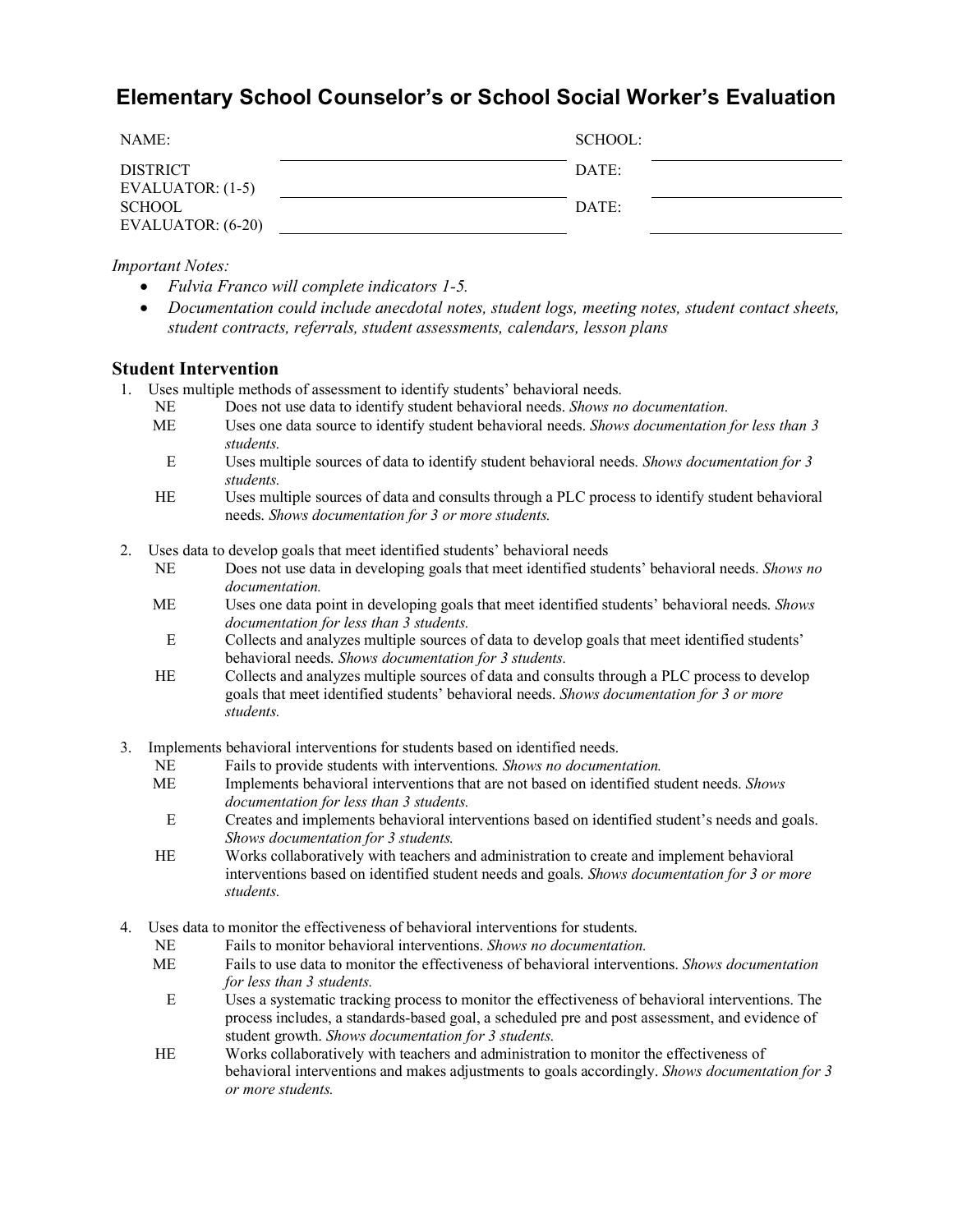- 5. Provides family counseling, parent education class, or other duties as assigned through the Jordan Family Education Center (JFEC).
	- NE Does not participate in JFEC duties.
	- ME Offers minimal support to JFEC duties.
	- E Participates in JFEC duties as assigned.
	- HE Participates in JFEC duties as assigned and frequently reflects on the effectiveness of performance of JFEC duties.

## **Counseling and Consultation Services**

- 6. Effectively provides individual and/or group counseling to students with identified needs and concerns.
	- NE Provides no individual and/or group counseling to students. *Shows no documentation.*
	- ME Provides inconsistent individual and/or group counseling to students. *Shows documentation of serving less than 40 students per week.*
		- E Provides regular individual and/or group counseling based on identified needs. *Shows documentation of serving an average of 40 students per week.*
	- HE Provides regular individual and/or group counseling based on identified needs. Uses a programmatic system to log the effectiveness of counseling services. *Shows documentation of serving more than 40 students per week.*
- 7. Provides crisis counseling or support in unplanned events or emergency situations.
	- NE Does not provide crisis counseling or support.
	- ME Provides minimal crisis counseling or support.
	- E Provides crisis counseling or support in unplanned events or emergency situations.
	- HE Provides crisis counseling or support in unplanned events or emergency situations by using a pre-planned course of action.
- 8. Provides consultation services to parents, educators and/or staff.

*Note: The elementary school counselor or school social worker presents a log. The log must include the date of the consultation/collaboration, names of participants, in consultation/collaboration, the reason for the consultation/collaboration, and a complete description of the process followed. The* 

- *consultation/collaboration must have taken place during the current school year.*
- NE Does not provide consultation services
- ME Provides minimal consultation service to parents, educators and/or staff
- E Provides three five consultation services to parents, educators and/or staff yearly
- HE Provides more than five consultation services to parents, educators, and/or staff yearly
- 9. Acts as a liaison between school and outside agencies/professionals to meet the mental health, behavioral, or educational needs of students.

*Note: The elementary school counselor or school social worker presents a log. The log must include the date of the meeting, phone call email, etc., the name of the agency, the name of the representative of the agency, and the subject of the discussion. The log may be presented as personal calendar notations, a student log form indicating a contact with a physician or outside agency or private provider, a list of all outside agency/professional contacts during the current school year, individual notations of outside agency/professional contacts.*

- NE Does not establish contact with outside agencies/professionals
- ME Establishes minimal contact with outside agencies/professionals
- E Establishes two-three contacts with outside agencies/professionals yearly
- HE Establishes four or more contacts with outside agencies/professionals yearly.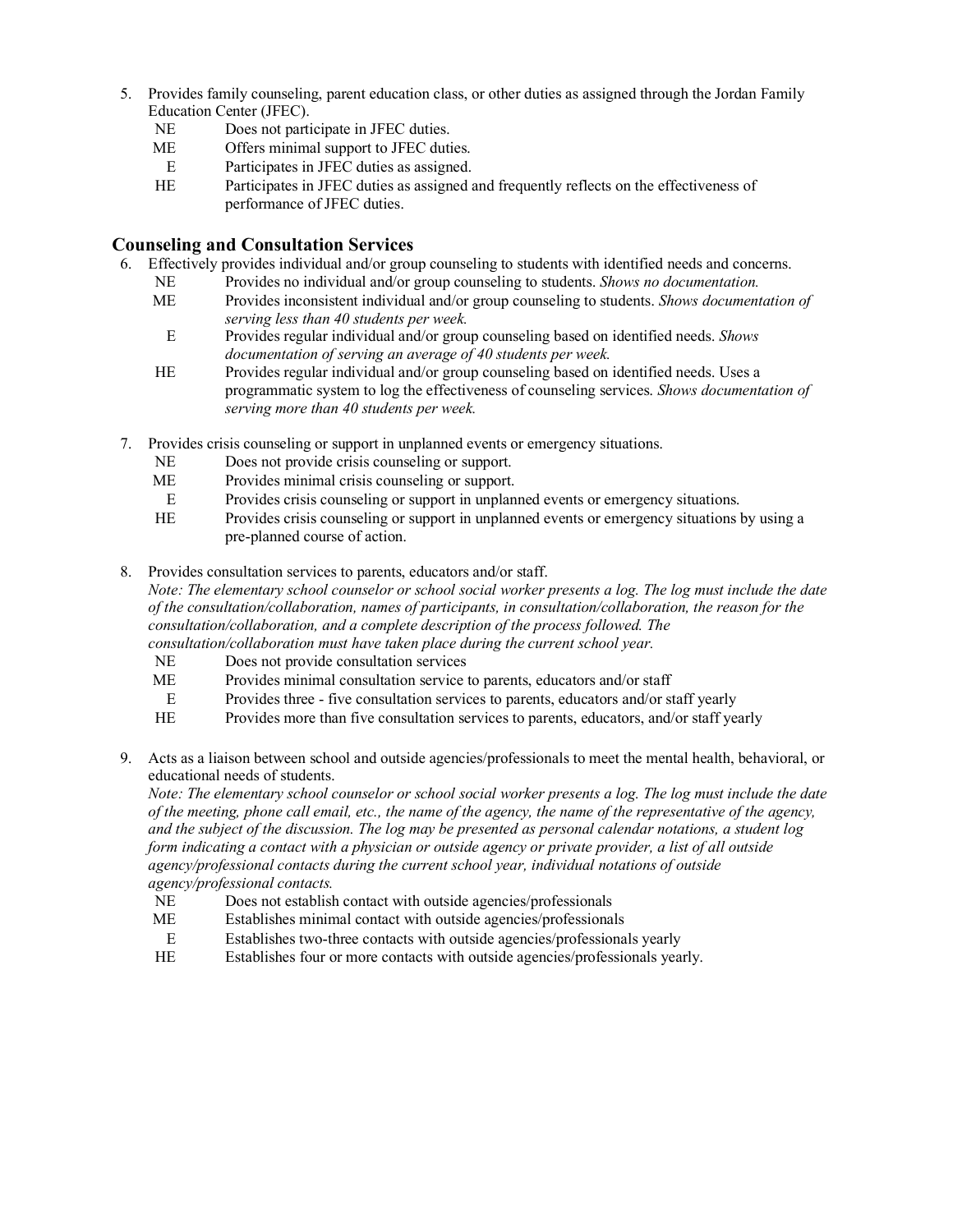10. Provides resources and/or in-service to parents, educators, administrators, and other team members related to mental health, behavioral or educational issues.

*Note: The evidence could consist of the following: handouts, a list of materials shared, a copy of materials shared, an administrative note indicating the in-service provided, evaluation forms collected from an inservice, communication from parents about materials shared with them. Materials or in-service must be provided to parents, educator, or team member related to mental health and educational issues during a consultation, collaboration or in-service. It must have been distributed during the current academic year.*

- NE Does not provide evidence of an in-service, resources, and/or materials that have been provided to a parent, educator, administrator, or team member during a consultation, collaboration, or inservice.
- ME Presents evidence of one in-service, resource, or material that has been provided to a parent, educator, administrator, or team member during a consultation, collaboration, or in-service.
- E Presents evidence of two-three in-services and/or materials that have been provided to a parent, educator, administrator, or team member during a consultation, collaboration, or in-service.
- HE Presents evidence of four or more in-services and/or materials that have been provided to a parent, educator, administrator, or team member during a consultation, collaboration, or inservice.
- 11. Assists in the implementation of classroom management and instructional strategies designed to provide appropriate educational opportunities for students.
	- NE Does not present a log indicating collaboration with another staff member in implementing classroom management and/or instructional strategies
	- ME Presents a log indicating collaboration with another staff member in implementing classroom management and/or instructional strategies
		- E Presents a log indicating collaboration with two three staff members in implementing classroom management and/or instructional strategies
	- HE Presents a log indicating collaboration with four or more staff members in implementing classroom management and/or instructional strategies and includes adjustments made to intervention or strategy when needed.

# **Time Management**

- 12. Collaborates with educators, administrators and other support personnel to schedule services.
	- NE Does not collaborate to schedule services. *Shows no documentation.*
	- ME Minimal collaboration to schedule services. *Shows documentation of scheduled services.*
	- E Collaborates with educators, administrators and other support personnel to schedule services. *Shows documentation of collaboration to schedule services.*
	- HE Collaborates with educators, administrators and other support personnel. *Shows documentation of collaboration to schedule services and shares documentation with colleagues.*
- 13. Assigns priority rankings to job assignments.

*Note: The elementary school counselor or school social worker presents a plan. The plan must have been developed collaboratively with the principal assigning priority to three - five elementary school counselor or school social worker related tasks based on school needs. The plan must have been developed within the first month of the current academic year or be a revision of that plan. If the elementary school counselor or school social worker is assigned to two schools, plans for both schools must be shown. The plan might include priority for that school year that was given to the elementary school counselor or school social worker such as: providing behavioral intervention, crisis intervention, and group counseling with students, or working with a school-wide behavior management plan.*

- NE Does not prioritize job assignments
- ME Occasionally provides the principal with a schedule
- E Develops a plan collaboratively with the school principal, assigning priority to school counselorrelated tasks based on school needs.
- HE Develops a plan collaboratively with the school principal, assigning priority to elementary school counselor or school social worker related tasks based on school needs, and monitors schedule to ensure time is given to priority tasks.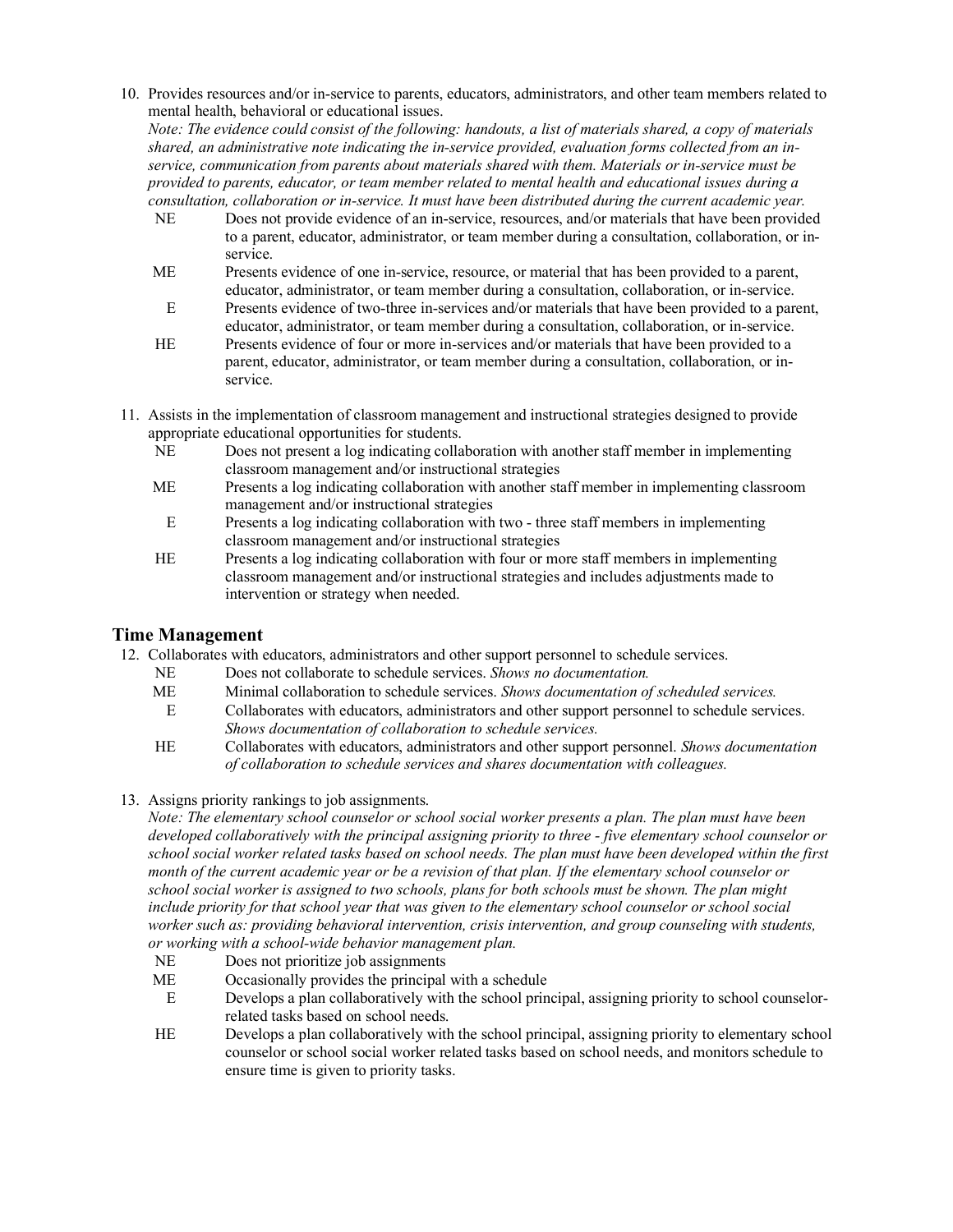- 14. Allocates time to tasks appropriately.
	- NE Does not use time appropriately
	- ME Inconsistently allocates time to tasks appropriately
	- E Allocates time to tasks appropriately and periodically tracks how working time is spent (for at least 5 consecutive days) to ensure that at least 50% of time is spent on priority tasks.
	- HE Allocates time to tasks appropriately and regularly tracks how working time is spent to ensure that at least 50% of time is spent on priority tasks. Makes adjustments as needed.

### **Student Instruction**

- 15. Presents rules and consequences.
	- NE Does not present rules and consequences
	- ME Presents rules or consequences, but not both
	- E Presents rules and consequences
	- HE Presents rules, consequences, and provides evidence of student acknowledgement
- 16. Plans and presents effective mental health or behavioral curriculum.
	- NE Does not plan or present mental health or behavioral curriculum. *Shows no documentation.*
	- ME Plans or present inconsistent mental health or behavioral curriculum. *Shows documentation of minimal lessons shared with classrooms.*
	- E Plans and presents consistent and effective mental health or behavioral curriculum. *Shows documentation of consistent curriculum lessons shared with classrooms.*
	- HE Collects and uses data to make adjustments to plans and presentations of mental health or behavioral curriculum. *Shows documentation of adjustments made to lessons based on data and or feedback.*
- 17. Manages and engages students through varied instructional and behavioral strategies.
	- NE Does not manage or engage students. *Shows no documentation.*
	- ME Needs assistance to manage or engage students. *Shows documentation of instructional and behavioral strategies.*
		- E Manages and engages students through varied instructional and behavioral strategies. *Shows documentation (feedback) of student engagement*
	- HE Uses data in the selection of instructional and behavioral strategies in order to manage and engage students. *Shows how documentation (feedback) was used to select, modify, or change instructional and behavioral strategies.*

## **Professional Growth and Responsibilities**

- 18. Responds to feedback to continually evaluate and adapt professional practices.
	- NE Does not use feedback to evaluate and adapt professional practices. *Shows no documentation.*
	- ME Uses minimal feedback to evaluate and adapt professional practices. *Shows documentation of personal feedback.*
	- E Uses feedback to continually evaluate and adapt professional practices. *Shows documentation of feedback provided by a peer.*
	- HE Seeks multiple forms of feedback to evaluate and adapt professional practices. *Shows documentation of feedback provided by 2 or more peers.*
- 19. Seeks continuous professional growth.
	- NE Does not participate in professional learning activities<br>ME Shows participation in at least one professional learnin
	- Shows participation in at least one professional learning activity
	- E Shows participation in professional learning activities and evidence of applying newly learned strategies
	- HE Shows participation in professional learning activities, evidence of applying newly learned strategies, and evidence of collaborating with colleagues to evaluate the strategy.